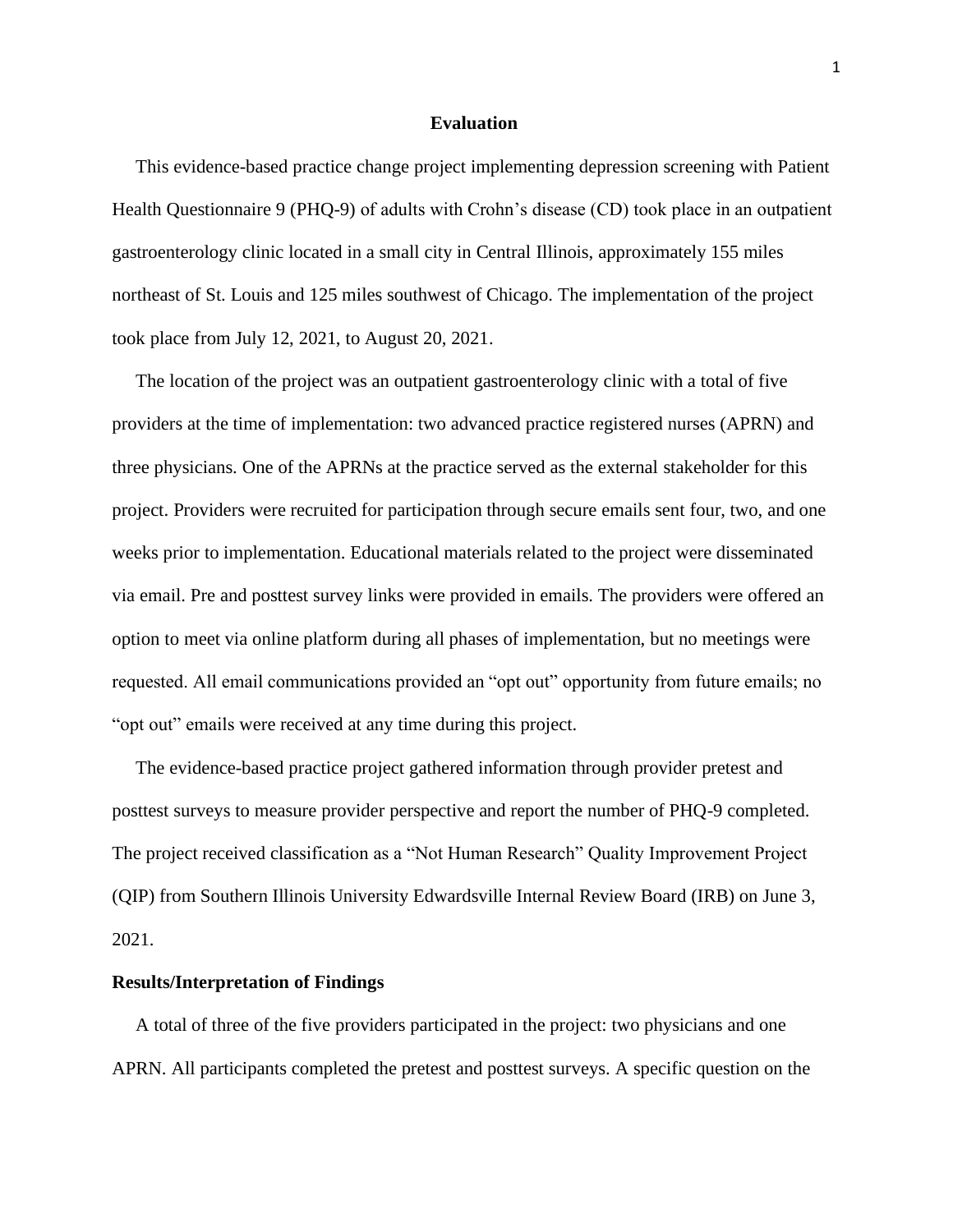pretest inquired about the estimated number of CD patients screened each month for depression. The results indicated that prior to this project no CD patients were screened for depression by the participating providers ("none", "0", "We do not routinely screen…"). The posttest survey inquired specifically about the number of adult CD patients screened with PHQ-9 during the 6 week practice change implementation; the combined total for all three providers was five. The goal to increase depression screening was met for this project with a total of five adult CD patients screened with PHQ-9.

 The secondary goal evaluation of provider perspectives regarding comorbid depression and CD, and the PHQ-9 with respect to ease of use, scoring, and plans for continued use were evaluated through pretest and posttest surveys. Surveys were created and administered via Qualtrics links included in email communications. Each survey was composed of five questions scored on a five-point Likert Scale. Pretest and posttest each had two additional open-ended questions for editorial response. A single descriptive question regarding professional designation as either MD, DO, APRN, or PA began the surveys. The questions that remained the same on both surveys were:

- 1. Depression occurs at an increased frequency in the adult Crohn's disease population compared with the general population.
- 2. Routine screening for depression is the responsibility of all healthcare providers regardless of specialty.
- 3. I feel comfortable with identifying symptoms/diagnostic criteria of depression.
- 4. Routine depression screening could be integrated into my current practice without significant increase in resources or significant increased office visit time.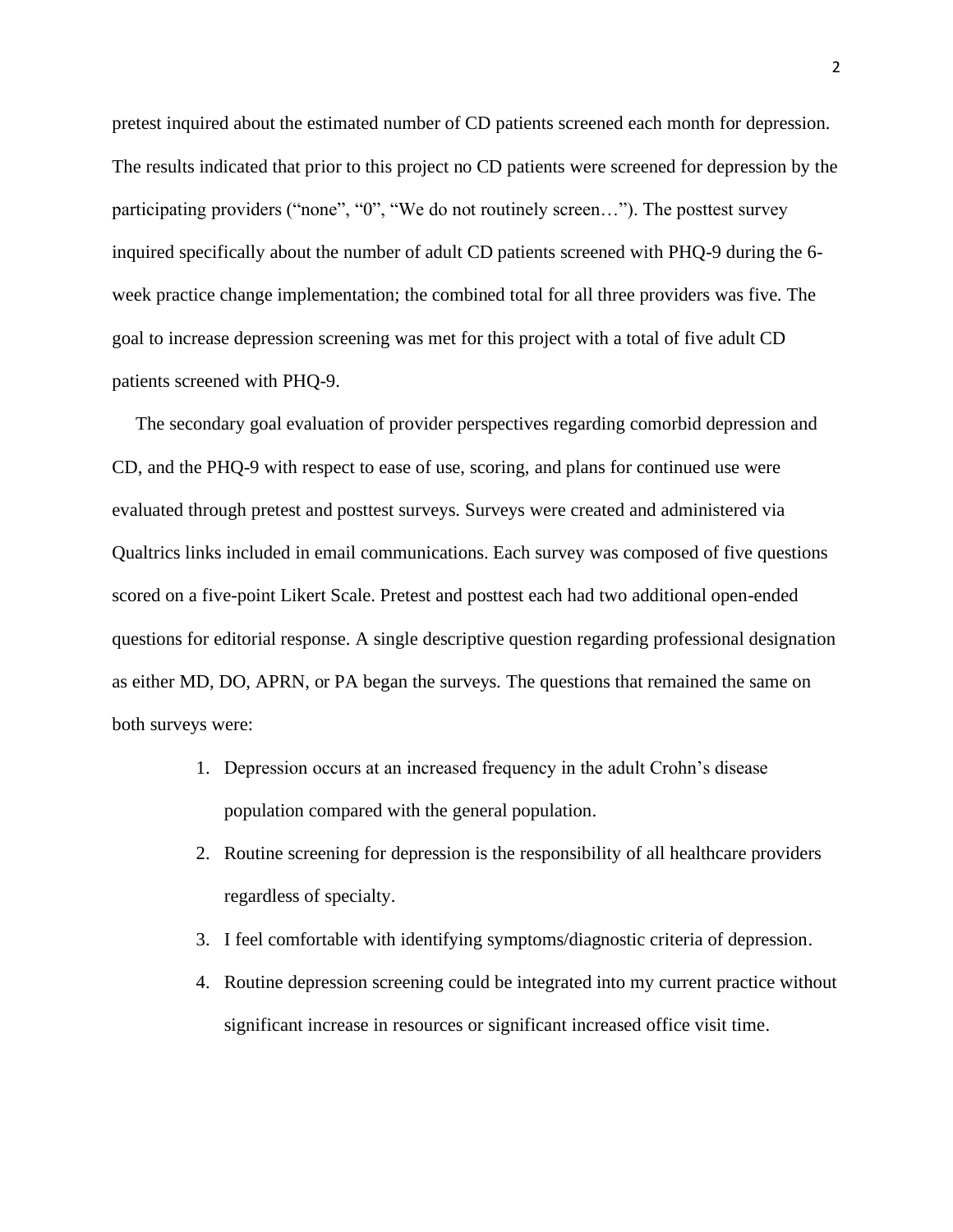5. Pre: I am open to adding routine depression screening into my routine care of my adult patients with Crohn's disease.

Post: I plan to add routine depression screening into my routine care of my adult patients with Crohn's disease.

 The lowest score on any of the Likert formatted questions was neutral. Review of changes in provider perspective from pretest to posttest revealed a one-point positive shift of one provider in the answers for question one, two, and four; there was a one-point positive shift of two providers for question three. The results of the surveys indicated that the gastroenterology providers did believe that depression occurred at an increased frequency in adults with CD, routine depression screening is the responsibility of all healthcare providers, and positivity related to integration of routine depression screening into current practice. The most significant positive shift was seen in the provider level of comfort for identifying symptoms/diagnostic criteria for depression with two providers increasing their reported level of comfort by one point on the Likert scale. Two providers provided editorial responses reporting an increased familiarity with PHQ-9 because of participation in the project. PHQ-9 was identified by two providers as the tool they plan to use for any future depression screening, with one provider noting that electronic PHQ-9 is available through the electronic medical record and will be directly added to the patient's chart. These results indicate that a positive impact on practice occurred for the participating providers.

## **Limitations**

 At the time of recruitment and implementation all in-person meetings were suspended per the organization due to the SARS-CoV-2 Pandemic with limited in-person clinic visits only related to direct patient care. Routine care visits via a virtual platform had been widely adopted by the time of implementation at this clinic per stakeholder report. The opportunity to provide patients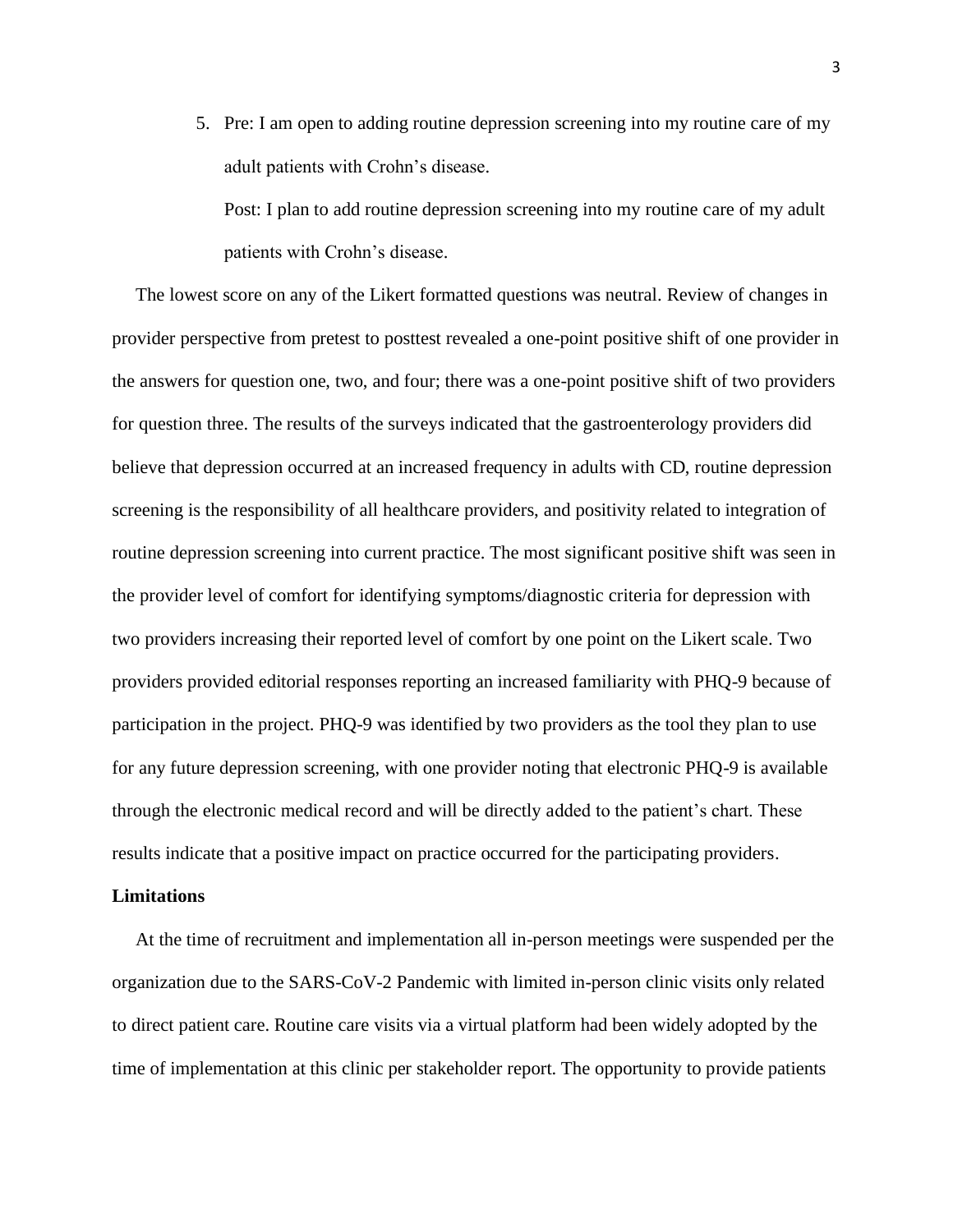with a self-administered PHQ-9 was absent from virtual encounters and this may have potentially decreased the encounters where the practice change was implemented.

 The population of focus for this project was very specific and could be considered a subpopulation of an already limited population of adults with Inflammatory Bowel Disease (IBD); it is estimated that 1.2% of adults in the Midwestern United States (U.S.) have a diagnosis of IBD (Dahlhamer et al., 2016) and the CD population represents only a segment of that estimate. This could be considered a limiting factor which was amplified by the limitation of a single clinic setting. The timeframe limitation to 6 weeks for implementation additionally contributed to the impact of the evidence-based practice. As noted above, the population of adults with CD is a fraction of the subspeciality practice; the brief timeframe was a limiting factor that directly impacted the volume of the population of interest that could be touched by this practice implementation. The implementation also occurred in late summer and there was increased potential for providers to be off work for vacation during that period. Although 50% (three) of the providers in the practice participated, it could be postulated that the ability to meet and educate about the project in person prior to implementation could have increased the number of providers willing to participate.

 Highlighting the limitations of this project elucidates potential opportunities for future research. Each of the limiting factors could be addressed effectively and increase data in a manner which could potentially be statistically significant for those factors which were limited by the volume of data. Support for expanded future research is underscored by current literature identifying increasing IBD prevalence (Luther & Dave, 2019) observed by prevalence estimates of 0.9% of U.S. adults in 1999 (Nguyen et al., 2014) increasing to 1.3% in 2015 (Dahlhamer et al., 2016), and figures from 2007-2016 Population-Based National Databases estimating that